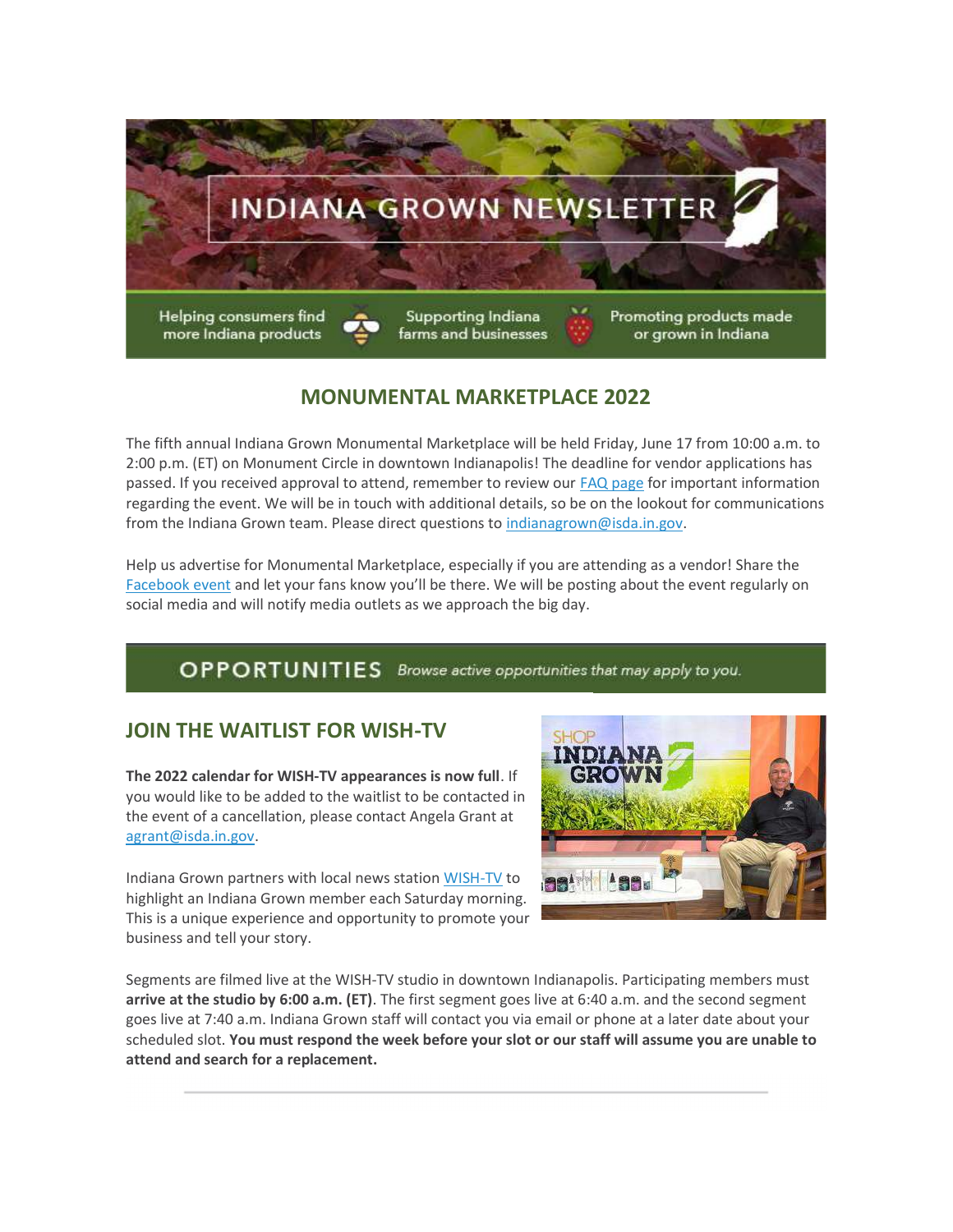### THE INDIANA SBDC AGRIBUSINESS INITIATIVE

The Indiana SBDC Agribusiness Initiative offers Hoosier small businesses and entrepreneurs in the agriculture sector access to no-cost, confidential specialty business advising and training, including financing, crop yield projections, U.S. Department of Agriculture loan packaging, value-added product development and commodity exporting, among others. The Agribusiness Initiative is made available in partnership with the Purdue Center for Regional Development (PCRD), Purdue Extension and the Indiana State Department of Agriculture (ISDA). For more information and to request assistance, please visit isbdc.org/agribusiness-initiative.



#### STATEHOUSE MARKET

Statehouse Market is a convenient all-in-one destination for State employees and downtown workers to enjoy a tasty lunch and support a wide variety of Hoosier growers and producers that work to provide fresh, high-quality foods to fellow Hoosiers. This year, market season kicks off May 26 and runs each Thursday from 10:30 a.m. to 1:30 p.m. through Oct. 6, 2022. Indianapolis-area growers, producers, chefs or small businesses interested in joining Statehouse Market as alternates for this market season should email

manager@statehousemarket.com for more information.

## MEMBER RESOURCES Review frequently requested information.

#### MEMBER SPOTLIGHTS

Sign up here to be featured on the Indiana Grown social media channels and website! The information you provide will be used to create social media captions as well as a blog post, so be sure to give us plenty to work with. This is a great way for consumers, other Indiana Grown members and our team get to know your business better.

Pictured: Garcia's Gardens, featured April 14, 2021